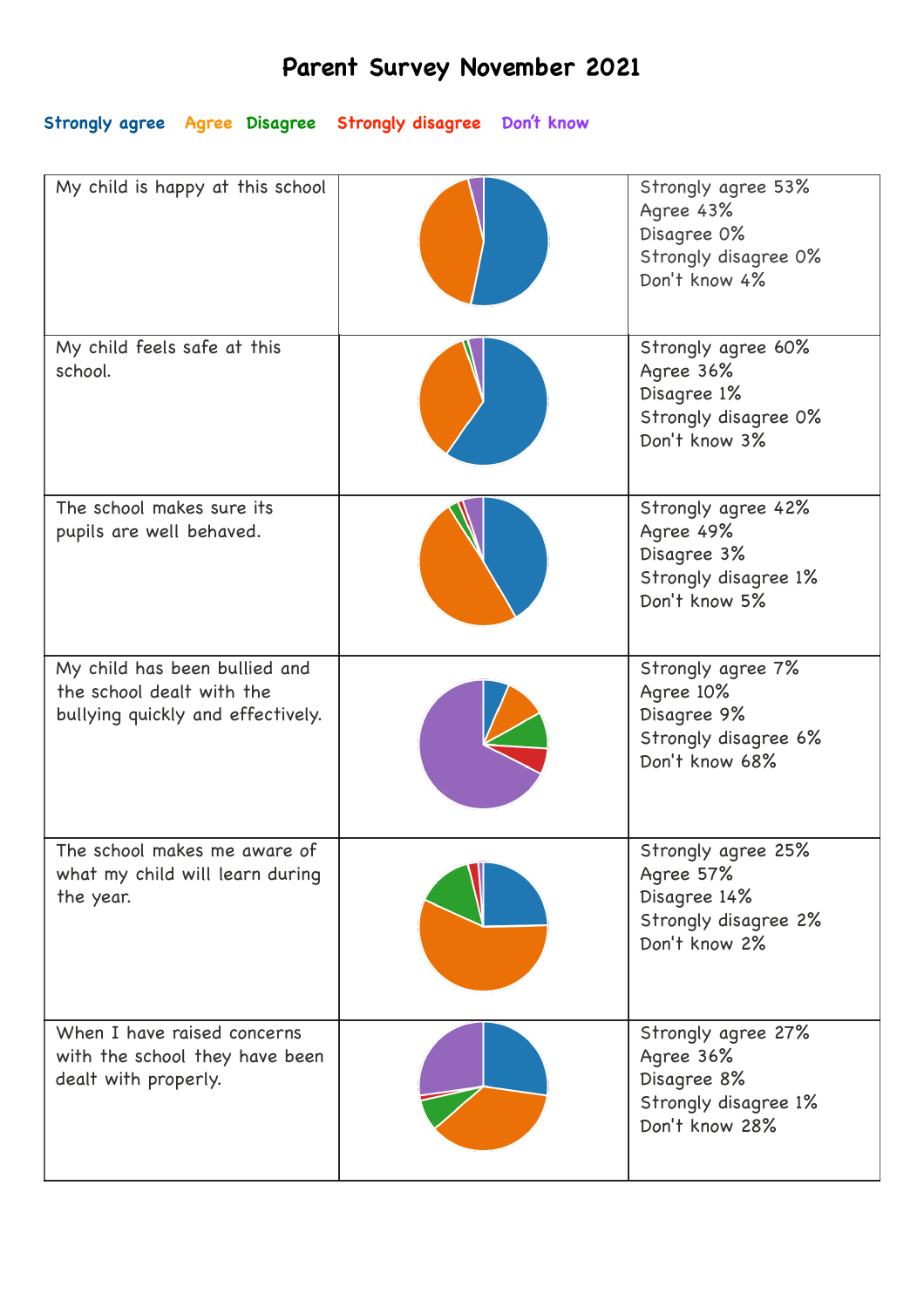| Does your child have special<br>educational needs and/or<br>disabilities (SEND)?     | <b>Yes 9%</b><br>No 91%                                                                   |
|--------------------------------------------------------------------------------------|-------------------------------------------------------------------------------------------|
| My child has SEND, and the<br>school gives them the support<br>they need to succeed. | Strongly agree 14%<br>Agree 28%<br>Disagree 14%<br>Strongly disagree 0%<br>Don't know 44% |
| The school has high<br>expectations for my child.                                    | Strongly agree 27%<br>Agree 40%<br>Disagree 9%<br>Strongly disagree 0%<br>Don't know 23%  |
| The school lets me know how<br>my child is doing.                                    | Strongly agree 22%<br>Agree 52%<br>Disagree 21%<br>Strongly disagree 0%<br>Don't know 5%  |
| There is a good range of<br>subjects available to my child<br>at this school.        | Strongly agree 30%<br>Agree 56%<br>Disagree 1%<br>Strongly disagree 0<br>Don't know 13%   |
| My child can take part in clubs<br>and activities at this school.                    | Strongly agree 22%<br>Agree 55%<br>Disagree 12%<br>Strongly disagree 1%<br>Don't know 10% |